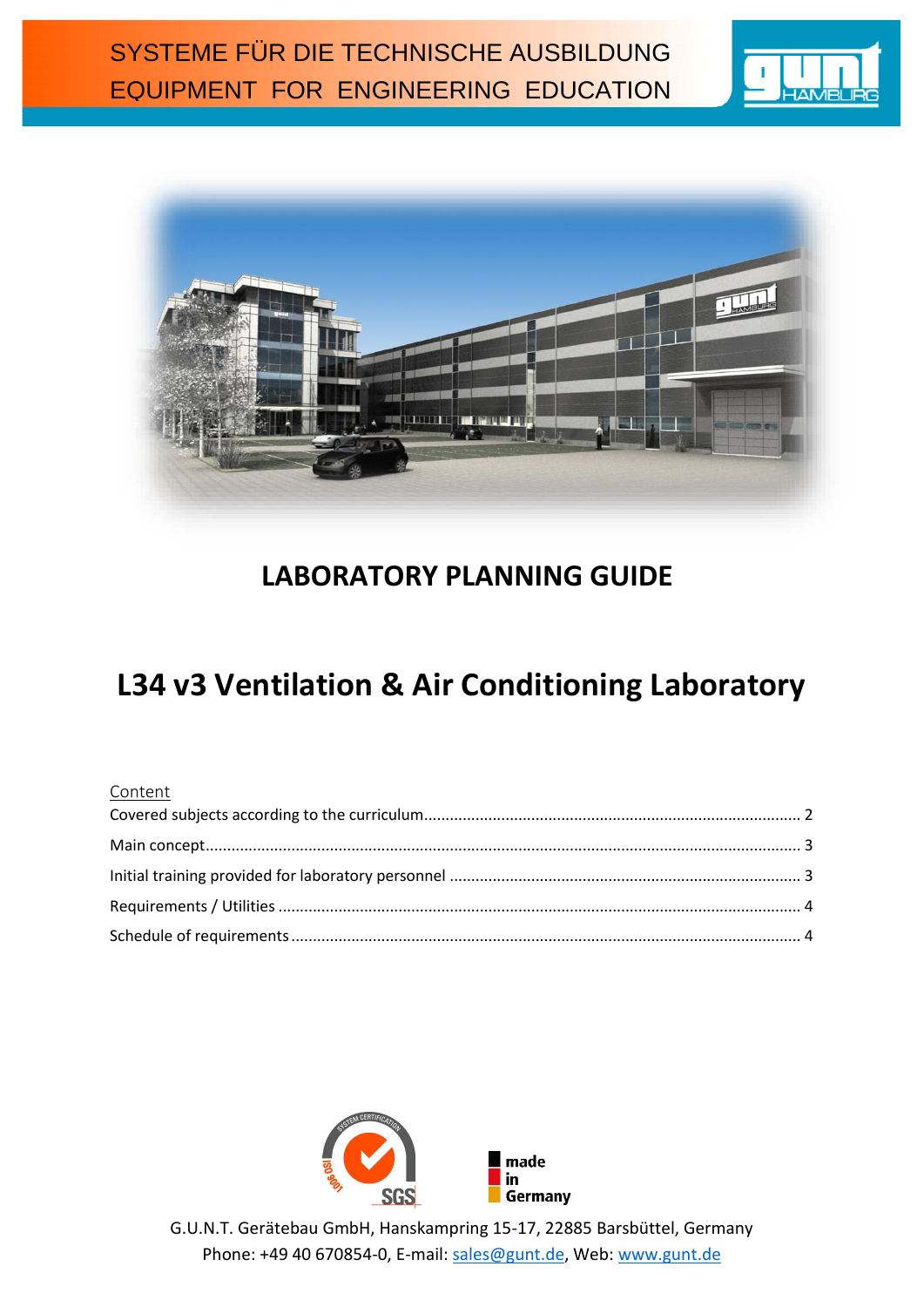

## <span id="page-1-0"></span>Covered subjects according to the curriculum

Major topics of learning content:

- plan, set-up and test air duct systems
- typical components of ventilation technology
- measure the flow rate and velocity of the air
- measure dynamic and static pressures
- determination of the pressure loss via different components: pipe bends, angles, distributors etc.
- recording the different velocity profiles in both the free jet and the pipe cross-section
- examination of the continuity equation and Bernoulli's principle
- investigation of the boundary layer on a flat plate
- recording of system characteristics
- recording of the fan characteristic
- determination of the operating point
- calculate the electric capacity of the fan motor with regard to current and voltage
- calculate the fan efficiency
- temperature control of the air flow in a ventilation system
- fundamentals of the refrigeration cycle
- fundamentals of air conditioning
- components in a refrigeration system/air conditioning system
- system operation
- fault finding
- principle of operation of an evaporator as air cooler
- Heating and cooling in the h-x diagram
- Humidifying and dehumidifying in the h-x diagram
- velocity distribution in the pipe
- velocity distribution behind a cylinder subject to transverse incident flow
- pressure distribution around a cylinder subject to transverse incident flow
- friction losses in pipes, pipe bends and pipe angles
- recording the cooling curve of a copper cylinder subject to incident flow
- determining the heat transfer coefficients from the cooling curve
- air conditioning system and its components
- mixing different air flows
- representation of the circuit in the log p-h diagram
- effect of a cooling load (dry and wet)
- automation in an air conditioning system
- familiarisation with and use of modern air conditioning controllers
- experiments with a cross-flow heat exchanger
	- \* investigation of convection processes
	- \* comparison of heat transfer for different heating elements
	- \* comparison between different heating elements
	- \* demonstration of the relationship between heat transfer, area of heat transfer and flow velocity (Nusselt)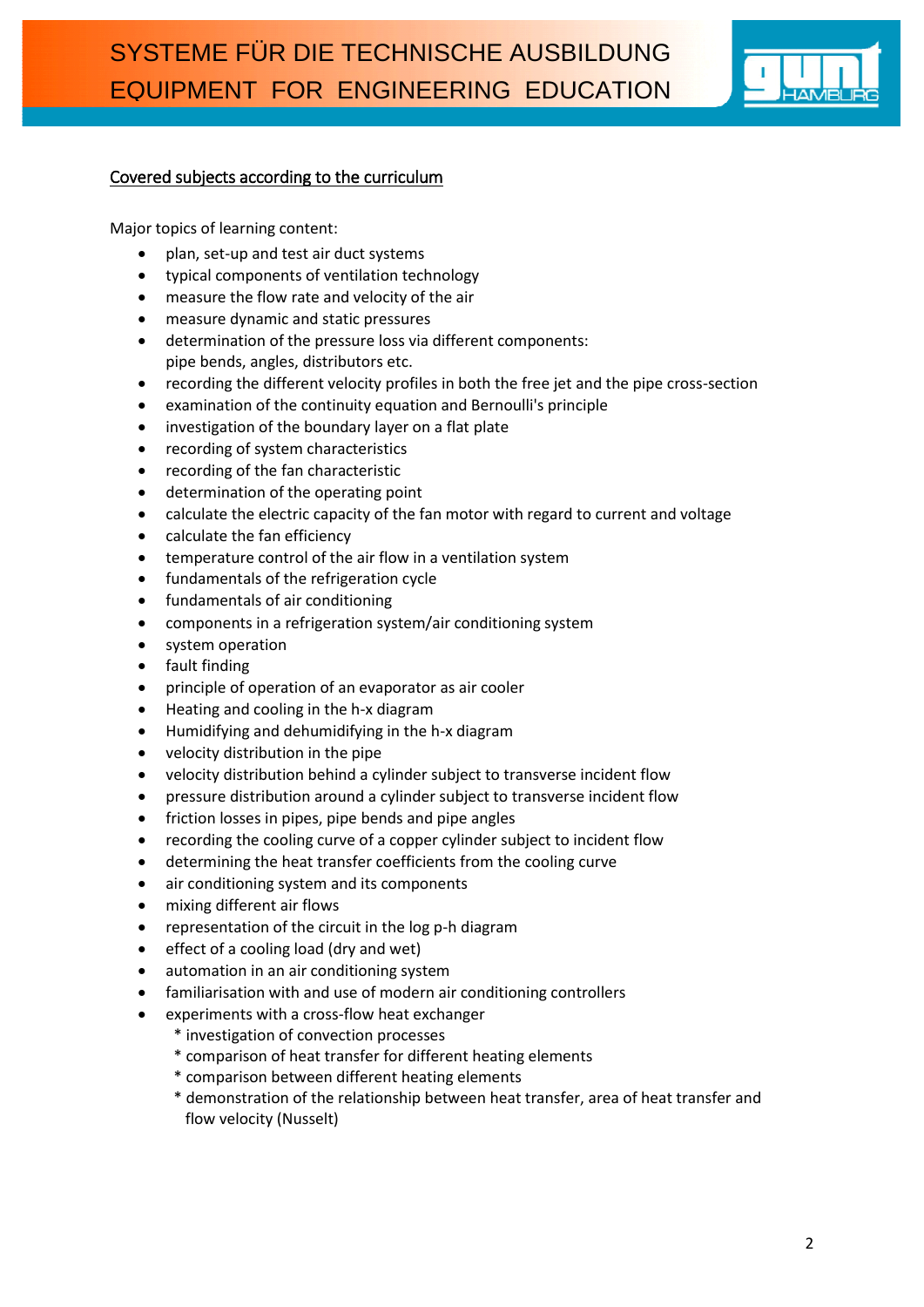

# <span id="page-2-0"></span>Main concept

The laboratory is designed for accommodation of 24 students + 2 laboratory staff:

- 2 4 students form a team and work together at a workstation / training system
- 11 workstations of 9 different types
- Each experiment base unit is floor standing or on a laboratory table
- 8 workstation are equipped with a PC
- Each workstation is equipped with a manual containing technical information, basic theory, experiment instructions, evaluation help and safety advice.
- Student teams are scheduled to change workstations from lab session to lab session in order to perform the entire range of experiments within the course duration.
- Average time per experiment: 90 to 120 minutes.

2 workstations for laboratory staff (with PC and internet access)

- 1 printer for common use
- 1 cupboard for small parts, consumables, tools, paper etc.
- 1 large shelf for the storage of unused experiment accessories

#### <span id="page-2-1"></span>Initial training provided for laboratory personnel

Trainer: Specialized engineer of G.U.N.T. Gerätebau GmbH, Germany.

To be conducted immediately after installation and commissioning of the equipment.

General topics to be covered for any of the educational systems:

- Basic familiarization with the system.
- Functions and components.
- Overall system configuration aspects.
- Start-up and operational aspects.
- Conduction experiments, including evaluation and calculation.
- Using the system with and without the software (where applicable).
- Trouble shooting and maintenance aspects.
- Hands-on, practical familiarization aspects.
- Seminar participants with the delivered system.
- Details of the manuals.
- Safe operation and preventive maintenance.